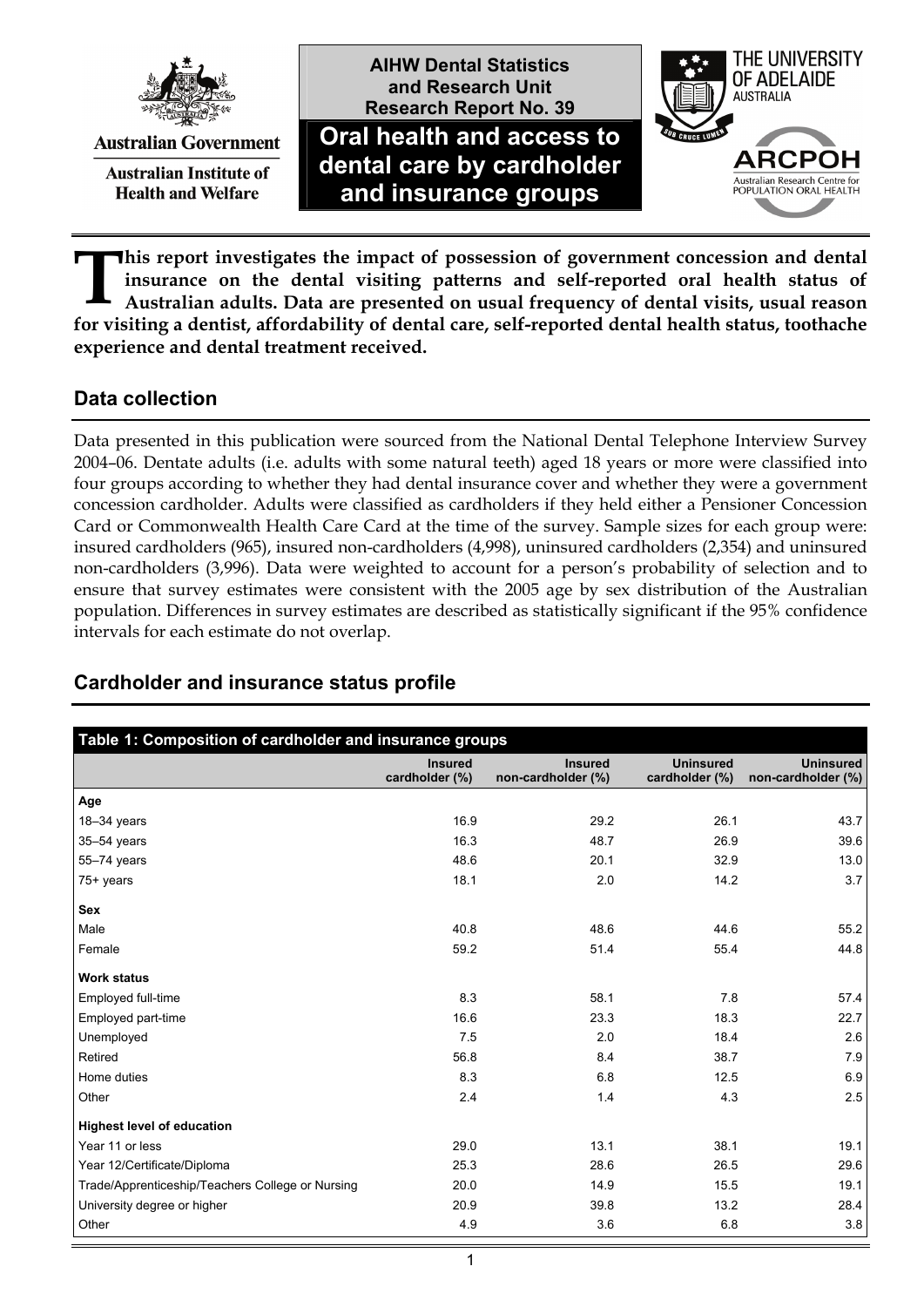Insured cardholders had the oldest age profile, with 67% of persons in this group aged 55 years or more (Table 1). Both insured and uninsured cardholder groups had significantly older age profiles than the non-cardholder groups. Uninsured non-cardholders had the youngest age profile, with 44% of persons in this group aged 18–34 years.

Both cardholder groups comprised a higher percentage of females than males, particularly the insured cardholder group, which was 59% female.

Among cardholders, those with insurance were predominantly retirees (57%), followed by part-time workers (17%). Uninsured cardholders were also likely to be retired (39%) but were more likely to be unemployed (18%) than were insured cardholders (8%). The work profile of both non-cardholder groups was almost identical, with nearly 60% employed full-time and 23% employed part-time. Only 8% of adults in both non-cardholder groups were retired.

Insured non-cardholders were the most qualified group, with 40% obtaining university degrees, significantly higher than the other groups. Both cardholder groups were significantly more likely to comprise adults whose highest qualification level was Year 11 or less, particularly the uninsured cardholder group (38%).

## **Access to dental services**

#### **Usual frequency of dental visits**

Dentate adults were asked how often they usually visit the dentist. Responses were classified as 'once or more a year', 'once every two years' or 'less frequently than once every two years'.

Dental visiting patterns were very similar among both insured groups, with approximately two in three insured adults usually visiting a dentist every year irrespective of their cardholder status (Figure 1). This was significantly higher than the prevalence for uninsured non-cardholders (41%) and uninsured cardholders (34%). Infrequent visiting was most prevalent among uninsured cardholders, with nearly half (48%) visiting less often than every two years.



#### **Usual reason for dental visit**

Uninsured adults were significantly more likely to usually visit a dentist for a problem than insured adults (Figure 2). Uninsured cardholders fared worst, with two in three (67%) usually visiting for a problem compared with one in two (54%) uninsured non-cardholders.

The prevalence of problem-oriented visiting was similar among both insured groups, with approximately one in three usually visiting a dentist for a problem.

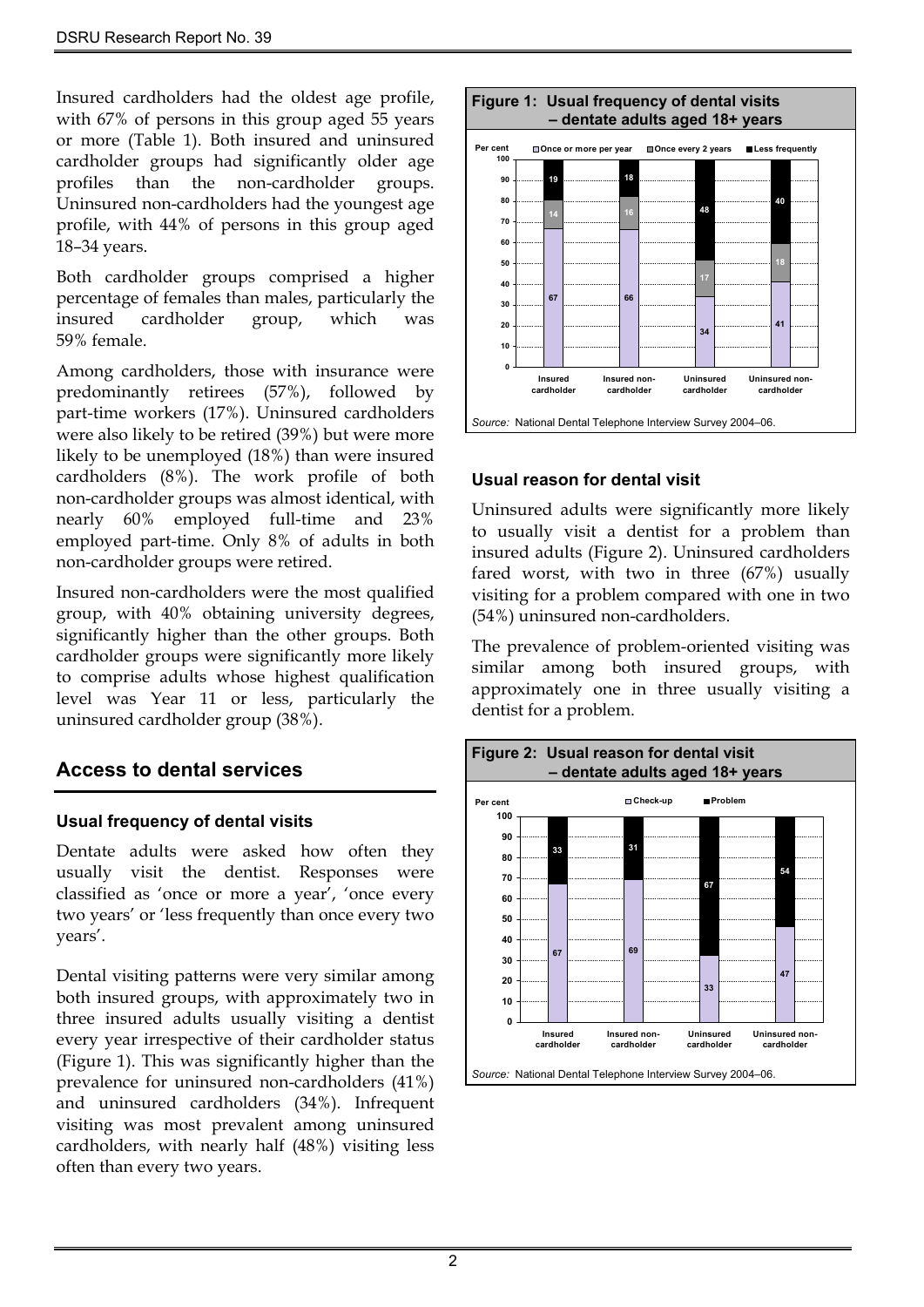### **Avoided or delayed dental care due to cost**

Respondents were asked whether they had avoided or delayed dental care within the previous 12 months due to cost.



Uninsured adults were twice as likely as insured adults to report that they had avoided or delayed dental care due to cost (Figure 3). The percentage for uninsured cardholders (46%) was highest but was similar to the percentage for uninsured non-cardholders (42%).

# **Oral health status**

### **Self-reported dental health status**

Respondents were asked to rate their dental health using a five-point scale ranging from 'excellent' to 'poor'. Response categories have been combined in Figure 4.



Uninsured cardholders were significantly more likely to rate their dental health as 'fair or poor' (30%) than other groups. Uninsured non-cardholders ranked second, with 17% rating their dental health as 'fair or poor', slightly higher than both insured groups.

#### **Toothache experience**

Respondents were asked how often they had experienced toothache in the previous 12 months using a five-point scale ranging from 'never' to 'very often'. Response categories have been combined in Figure 5.



Uninsured cardholders were significantly more likely to report that they had experienced toothache than other groups. Nearly one in four (23%) uninsured cardholders had experienced toothache either 'sometimes, often or very often' within the previous 12 months. Toothache experience was lowest among the insured groups (12%).

## **Dental treatment received**

#### **Received an extraction in previous 12 months**

Of those adults who made a dental visit within the previous 12 months, 15% reported that they had received an extraction.

Uninsured cardholders had the highest extraction rate with nearly three in ten (28%) receiving an extraction (Figure 6). In comparison, only one in ten insured visitors received an extraction irrespective of their cardholder status. This was significantly lower than the prevalence for both uninsured groups.